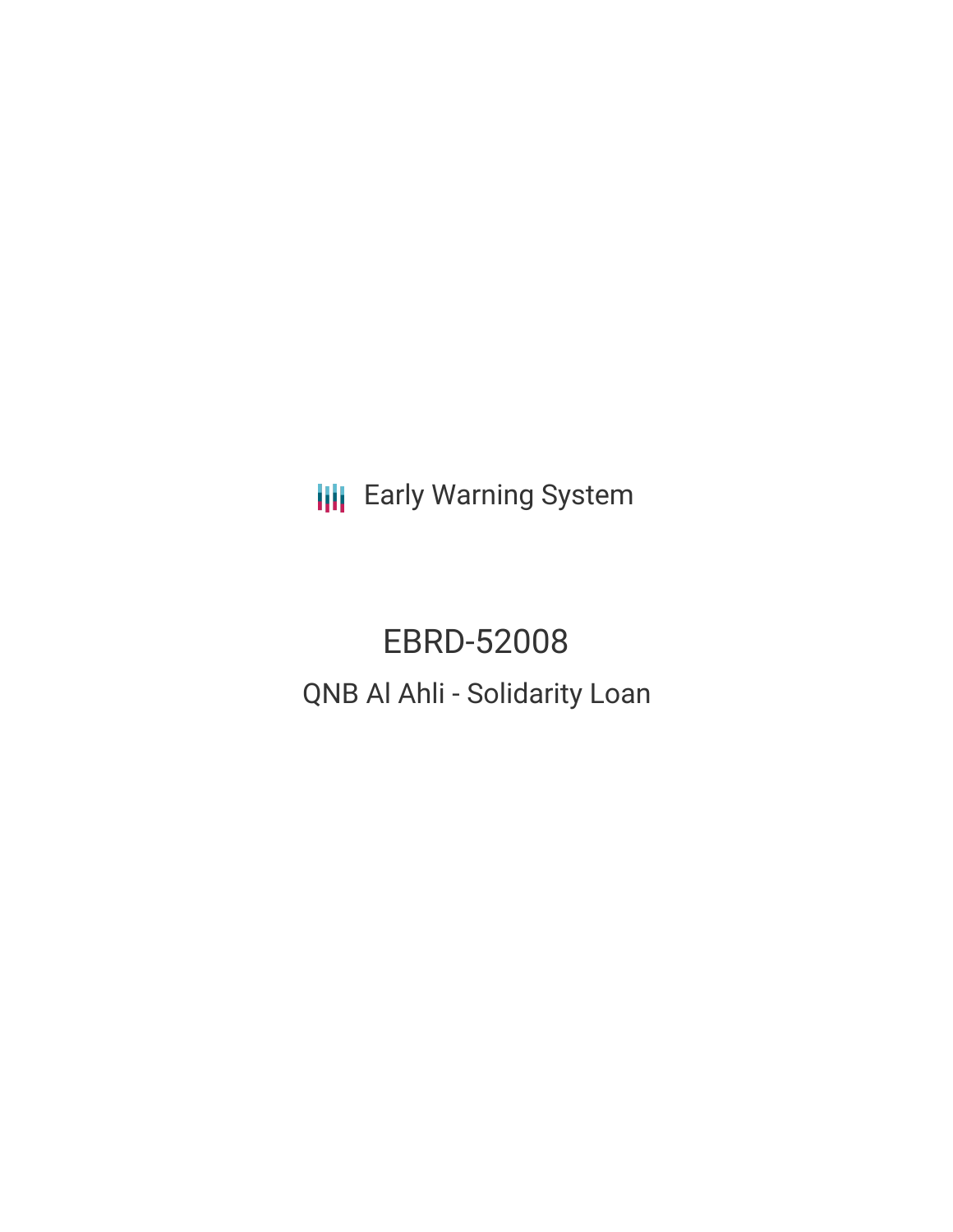

# **Quick Facts**

| <b>Countries</b>               | Egypt                                                   |
|--------------------------------|---------------------------------------------------------|
| <b>Financial Institutions</b>  | European Bank for Reconstruction and Development (EBRD) |
| <b>Status</b>                  | Approved                                                |
| <b>Bank Risk Rating</b>        | FI                                                      |
| <b>Voting Date</b>             | 2020-04-23                                              |
| <b>Borrower</b>                | QNB Alahli                                              |
| <b>Sectors</b>                 | Finance                                                 |
| <b>Investment Type(s)</b>      | Loan                                                    |
| <b>Investment Amount (USD)</b> | \$100.00 million                                        |
| <b>Loan Amount (USD)</b>       | \$100.00 million                                        |
| <b>Project Cost (USD)</b>      | \$100.00 million                                        |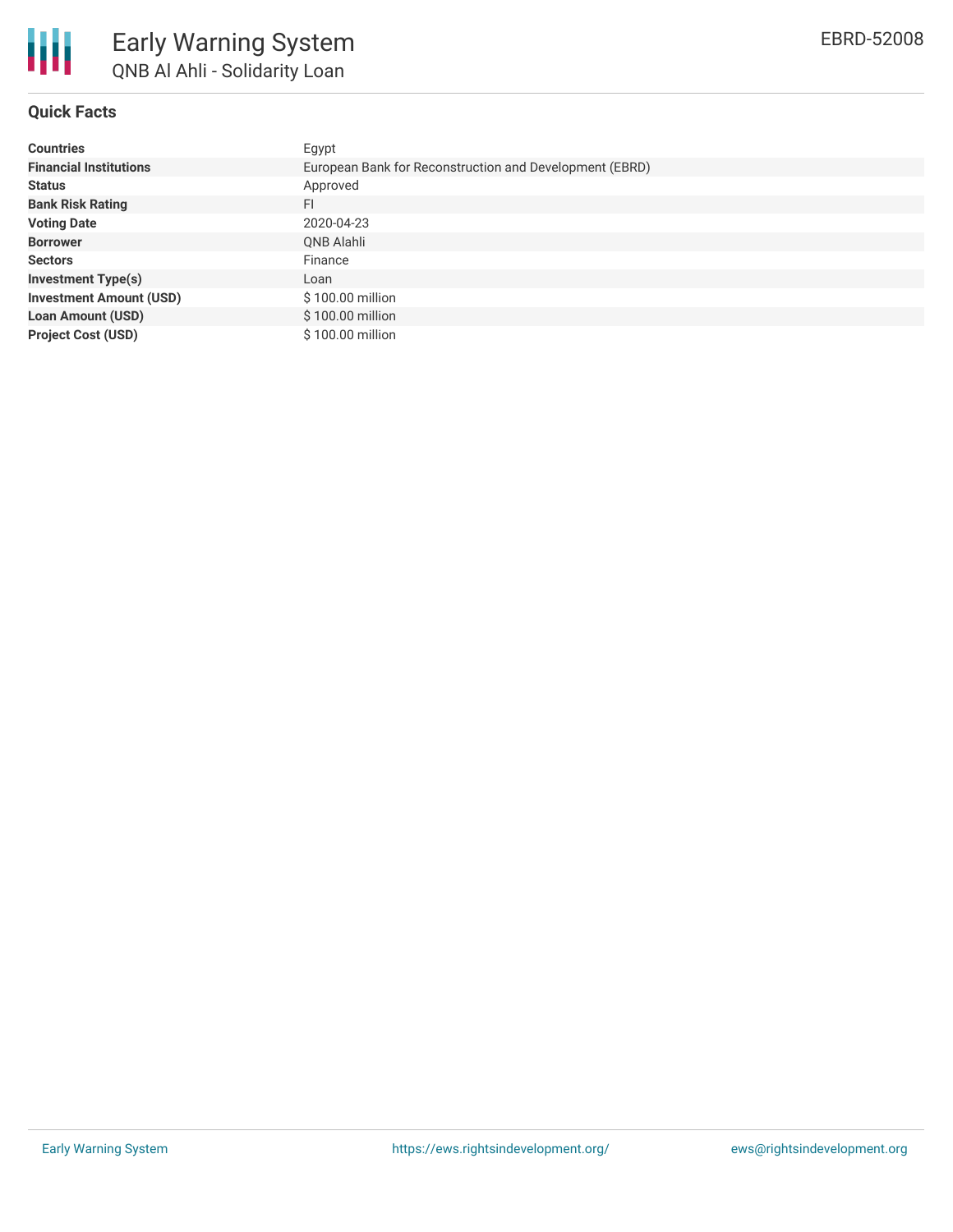

## **Project Description**

According to bank provided information, this project was approved as part of the Bank's response to the COVID-19 pandemic. To avoid delays to the delivery of this project, the Bank's President granted a deviation from the ordinary timelines for PSD disclosure, as contemplated by Section V of the Directive on Access to Information. Details of the Bank's response to COVID-19, and this deviation, can be found on our website.

The investment is provision of a senior unsecured loan to QNB Alahli ("QNBAA") of up to USD 100 million, under the Bank's Resilience Framework ("RF"). Proceeds of the proposed loan will be on-lent to local private Small and Medium Enterprises ("SMEs"), and to Corporates to cover financing needs that may arise as a result of the Covid-19 outbreak.

The proceeds of the loan will help QNBAA in providing funding to local SMEs and Corporates experiencing either a decrease in their activity, turnover and/or profitability, in turn leading to delays in payments and potential defaults, or growing capacity needs due to a significant fluctuation in demand in particular sectors.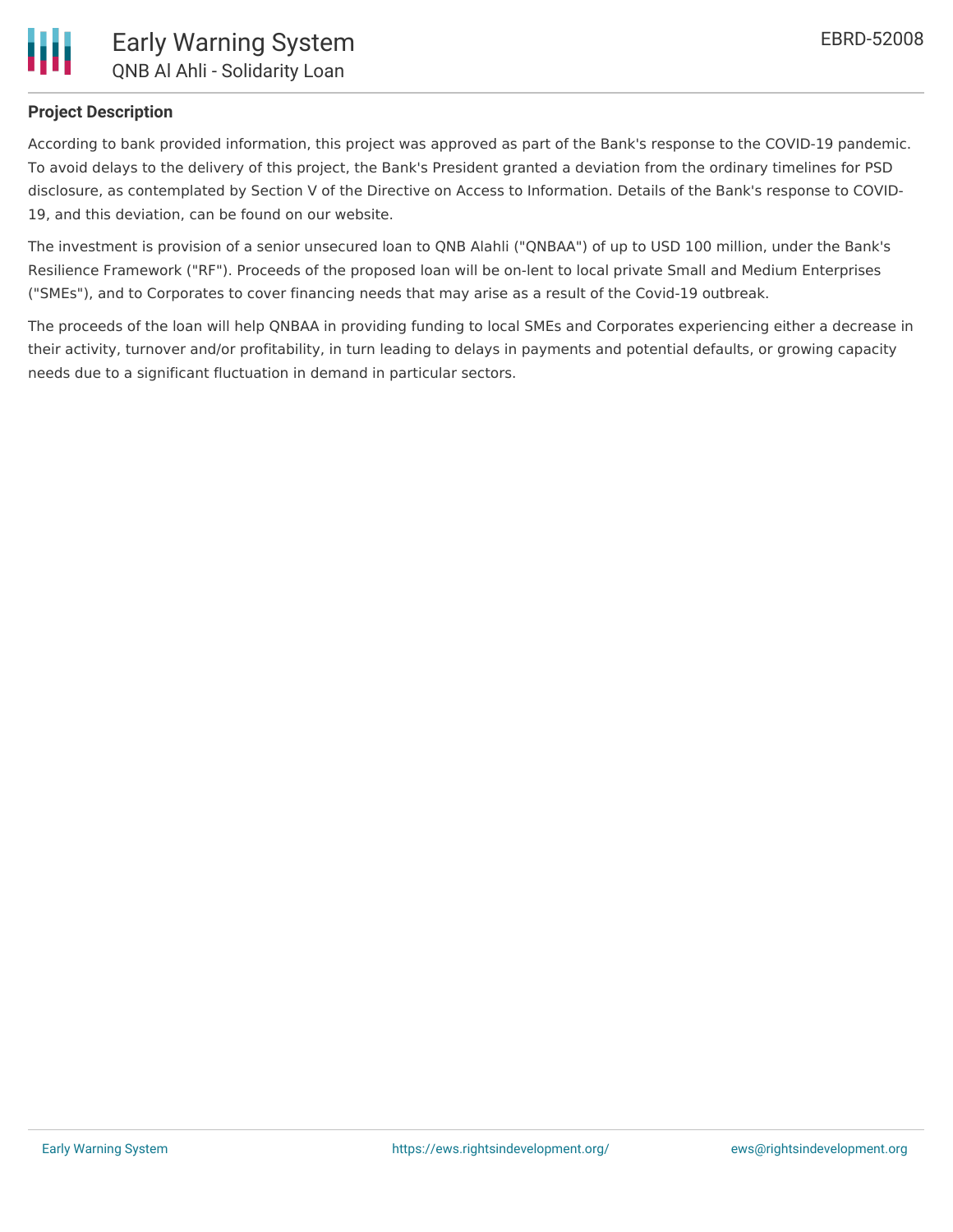

#### **Investment Description**

European Bank for Reconstruction and Development (EBRD)

### **Financial Intermediary**

Financial Intermediary: A commercial bank or financial institution that receives funds from a development bank. A financial intermediary then lends these funds to their clients (private actors) in the form of loans, bonds, guarantees and equity shares. Financial intermediaries include insurance, pension and equity funds. The direct financial relationship is between the development bank and the financial intermediary.

QNB [AlAhli](file:///actor/2051/) Bank SAE (Financial Intermediary)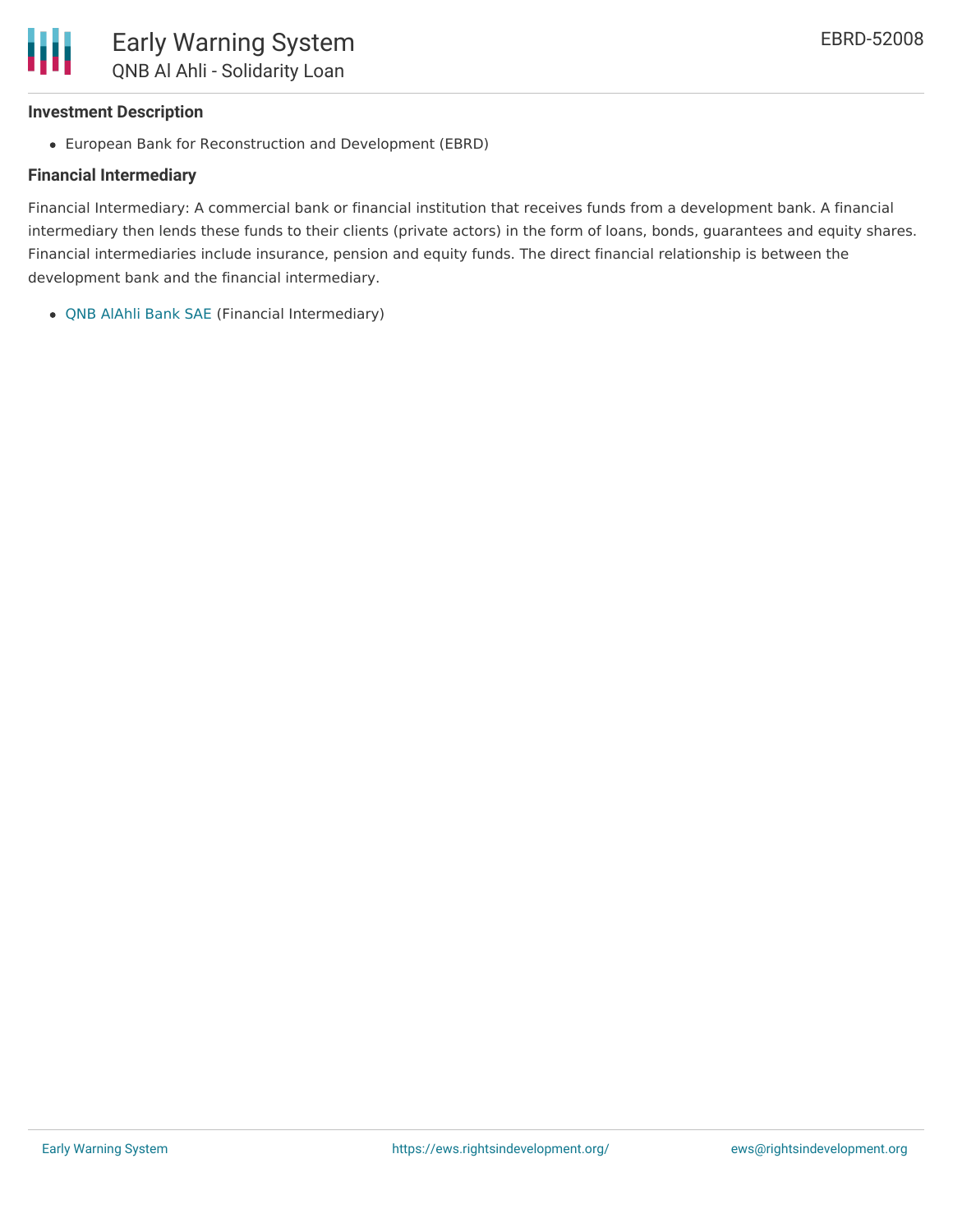

## **Private Actors Description**

QNBAA is a commercial bank incorporated in Egypt. It is the fourth-largest Egyptian bank by asset size and the second largest private bank. The bank recorded assets of EUR 15.2bn with market shares of 4.7%, 8.1% and 4.9% by assets, loans and deposits, respectively, as of YE2019. It is 94.97% controlled by Qatar National Bank QPSC (Qatar).